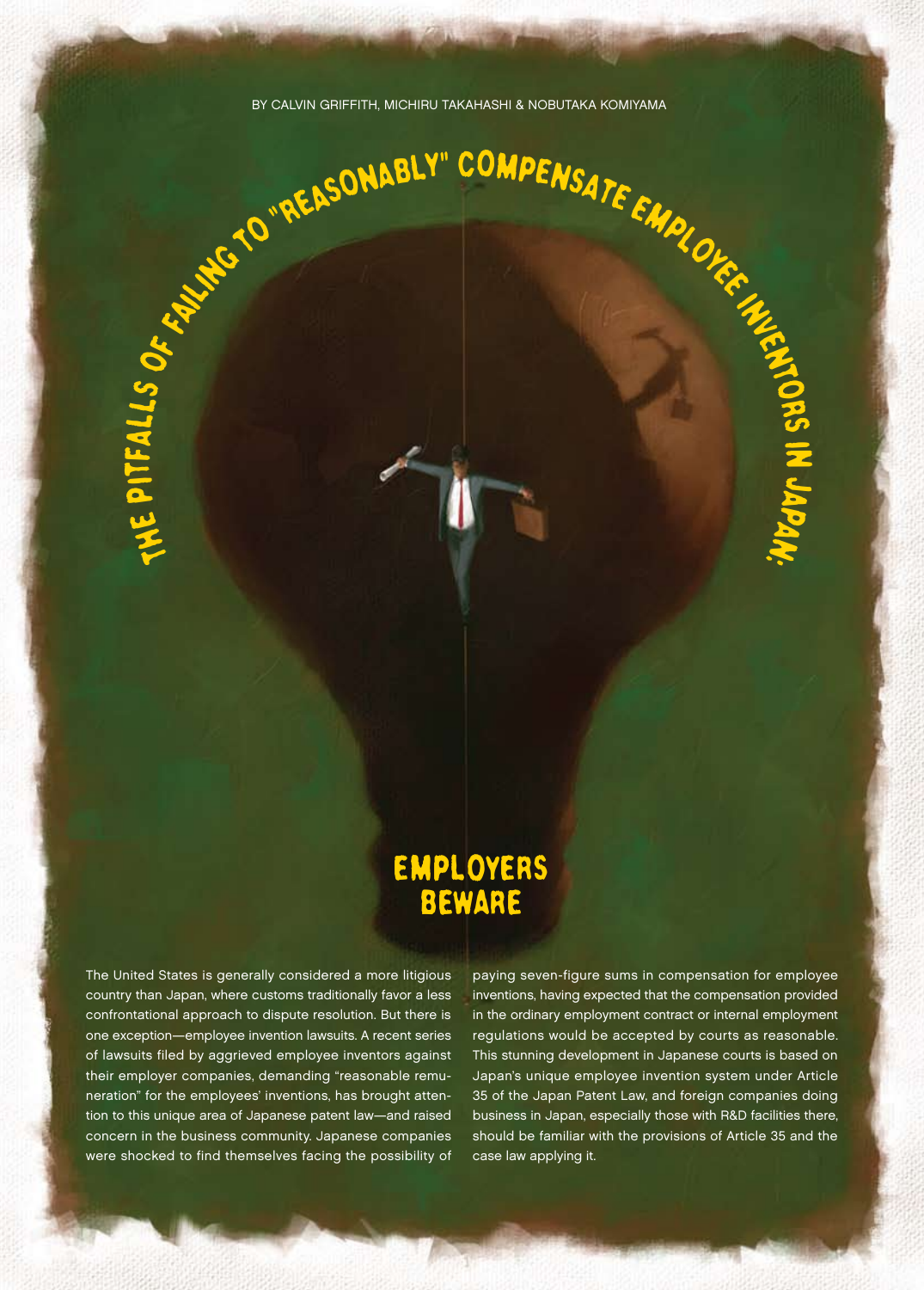Origin of the Fuss—Article 35 and the Olympus Case Article 35 of the Japan Patent Law. Japan has a unique employee invention system under Article 35 of the Patent Law. That article provides a number of important rights for employee inventors.

First, if an employee makes an invention that, by the nature of the invention, falls within the scope of the business of his employer and was achieved by acts within the employee's duties for the employer (an "employee invention"), the right to obtain a patent on the invention originally belongs to the employee (Article 35, Paragraph 1). This is different from the practice in countries such as the United Kingdom and France, where the right to obtain patents for employee inventions originally belongs to the employer.

An employer, however, may enter into a contract with an employee or establish internal employment regulations providing in advance that the right to obtain a patent for any employee invention shall be assigned to the employer, or that an exclusive license for any employee invention shall be granted to the employer (established construction deriving from Article 35, Paragraph 2).

If an employer acquires the right to obtain patents for employee inventions from an employee, the employer must pay a reasonable remuneration to the employee (Article 35, Paragraph 3).

Prior to the Olympus case, Japanese companies believed that if they unilaterally established internal employee invention rules that set an amount of remuneration in exchange for the assignment of inventions from employees, such amount would be duly respected by Japanese courts as valid and binding. The amount of remuneration provided in those employment regulations was usually not high, frequently around just a few hundred dollars. The Olympus case changed the landscape.

The Olympus Case. The 2003 Japanese Supreme Court decision in Olympus Optical v. Tanaka (1822 Hanrei Jiho 39) gave employee inventors clear grounds to assert claims for deficient remuneration for their inventions even when payment had been provided for in internal employment regulations. In that case, Olympus had employment regulations providing that it had the right to obtain patents for employees' inventions and that employee inventors would

be entitled to remuneration based on income from the patents. Pursuant to those regulations, Olympus acquired a patent on employee Tanaka's invention. Olympus then licensed the patent as part of a patent portfolio to many licensees in Japan, resulting in a royalty income of many billions of yen. The employee inventor, Tanaka, received remuneration in the amount of 3,000 yen for the patent application, 8,000 yen for the patent grant, and 200,000 yen as a later bonus payment—a total of slightly more than \$1,800.

The Supreme Court affirmed the trial court's decision that the reasonable amount of remuneration under Article 35 should be 2.5 million yen (approximately \$22,000) and ordered Olympus to pay the balance. The Court held that even if there is an employment regulation concerning the remuneration to be paid to employee inventors, and the employee receives payment pursuant to such internal regulations, the employee is entitled to demand a reasonable amount that ought to be paid for the invention based on its actual value.

The Olympus case thus established that an employee inventor has a right to claim additional remuneration for an invention if the amount actually received under the employer's regulations is unreasonable—less than what ought to be paid. As a result, many lawsuits followed, including actions against Hitachi, Nichia, and Ajinomoto. Awards in several cases were quite high—for example, the employee inventor in the Nichia case successfully obtained an award of around 840 million yen (approximately \$7.3 million). The Olympus case, however, left many issues unresolved, particularly as to how reasonable remuneration should be determined under Article 35. One such unresolved issue was whether Article 35 applies to foreign counterpart patents deriving from a Japanese patent. The 2006 Supreme Court decision in Hitachi vs. Yonezawa (1951 Hanrei Jiho 35) finally resolved this issue.

## SHOULD FOREIGN COUNTERPART PATENTS Also Be Considered Under Article 35?

Facts. The plaintiff in Hitachi was a former employee who had made many inventions during the course of his employment related to the recording of digital data on optical disks. Hitachi had entered into an agreement with the plaintiff under which the right to obtain patents concerning these inventions was assigned to Hitachi, and Hitachi obtained patent rights in Japan and abroad. In consideration of this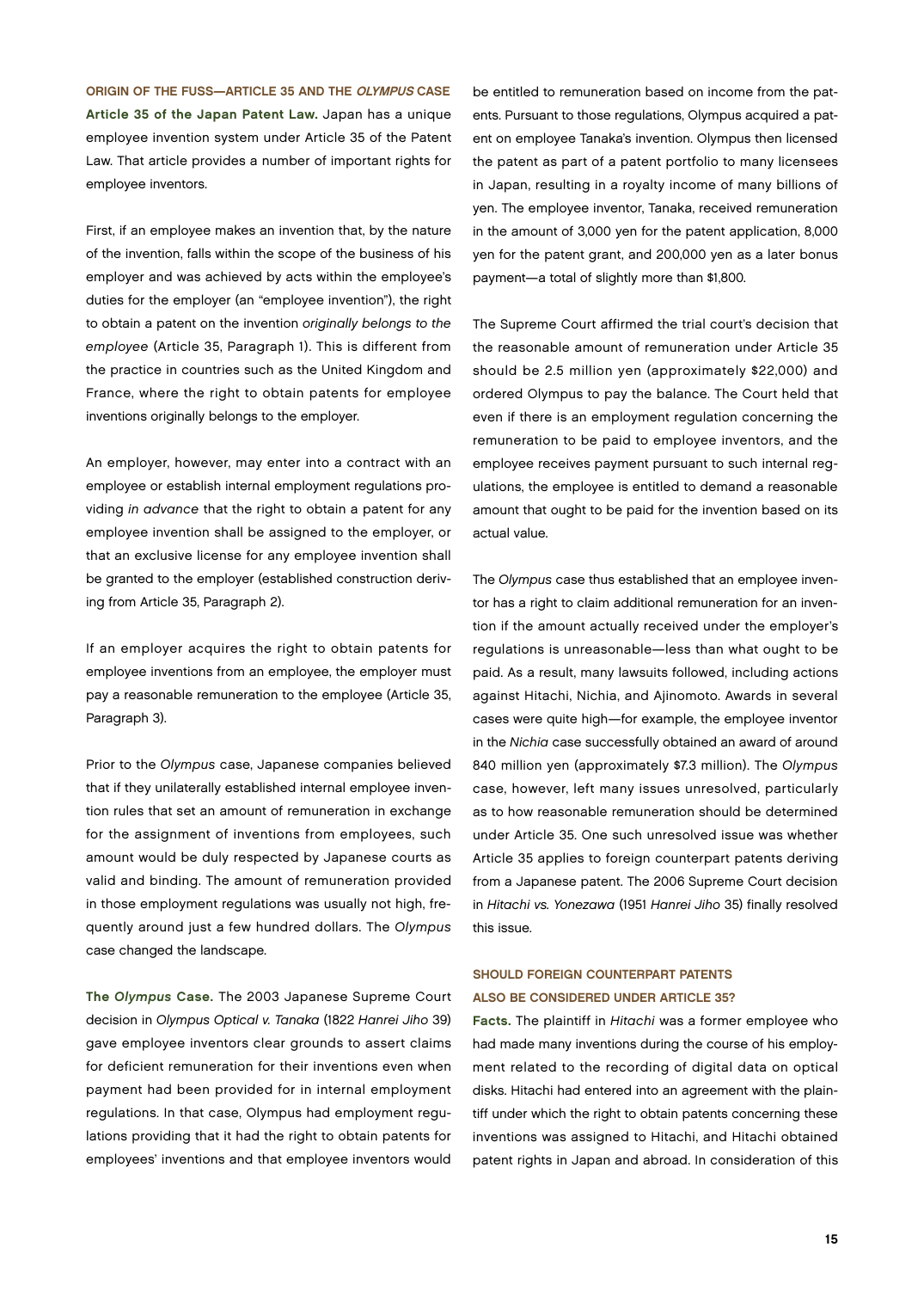assignment, Hitachi paid 2,380,100 yen (more than \$21,000) to the employee inventor pursuant to Hitachi's invention remuneration rules. Hitachi profited significantly from its patent portfolio licensing agreements that included the patents for the plaintiff's inventions.

Lower-Court Decisions. The Tokyo District Court and the Tokyo High Court took different views as to whether foreign patents should be taken into account in calculating reasonable remuneration under Article 35, Paragraphs 3 and 4. The Tokyo District Court ordered Hitachi to pay approximately 35 million yen (approximately \$305,000) as remuneration under Article 35, Paragraph 3. In determining that amount, the Tokyo District Court did not include remuneration for foreign patents based on the Japanese priority patent applications for the subject inventions. The District Court stated that because of the doctrine of territoriality, Article 35 of the Japan Patent Law should apply only to Japanese patent rights, and not to foreign counterpart patents.

The Tokyo High Court reversed the holding of the District Court, finding that Article 35 of the Patent Law should apply not only to Japanese patents, but also to counterparts in foreign countries. The Tokyo High Court then determined that the reasonable amount should be 165,383,816 yen (approximately \$1.4 million), considering the value of global package cross-licensing agreements (even if Hitachi did not receive royalty payments under those cross-licensing agreements).

The Supreme Court Decision. The Supreme Court upheld the decision of the Tokyo High Court and specifically addressed whether an employee could claim reasonable remuneration for assignment of the right to obtain foreign patents under Article 35, Paragraph 3.

First, the Supreme Court held that Japanese law should govern the right to demand compensation for assignment of rights to obtain patents in foreign countries, stating that the governing law of this issue should be decided primarily by the intent of the parties according to Article 7, Paragraph 1, of the Law Concerning Conflict of Laws (Horei). The Court found that the parties had implicitly agreed that the applicable law concerning the assignment of the right to obtain patents (including foreign patents) should be Japanese law.

Second, the Supreme Court held that Article 35, Paragraph 3, is not directly applicable to foreign patents because the Japan Patent Law does not directly regulate matters concerning foreign patents. The Court found that the phrase "the right to obtain a patent" in Article 35 did not literally include the right to obtain foreign patents. However, the Court held that Paragraph 3 should be applied by analogy to foreign patents for several reasons:

- The Court found no reason to differentiate between Japanese patents and foreign patents in terms of negotiating power between an employer and employee. The Court stated that "the objective of Article 35, Paragraphs 3 and 4, is to encourage inventions and thereby to contribute to the development of industry, which is the objective of the Patent Law, through protecting an employee who created an employee's invention . . . taking it into consideration that it is difficult for an employee to make a deal with his/her employer on equal terms because of the fact that the employee is employed by the employer and the employee invention is made based on such employment relationship. As to this objective of Article 35, Paragraphs 3 and 4, the difficulty for an employee to deal with his/her employer on equal terms is the same whether said right is to obtain Japanese patents or foreign patents."
- The Court emphasized that foreign patents and Japanese patents derive from the same invention. The Court stated, "While the right to obtain a patent exists respectively in each country, the invention on which the right to obtain a patent is based is the result of the same technological creative activity."
- The Court found that the parties' ordinary intent was to address all rights and obligations between the employee and the employer arising from the subject invention, whether domestic or foreign.

The Hitachi decision thus significantly increased the stakes in employee inventor lawsuits, since it made the global portfolio available in considering the value of the employee invention.

## The 2004 Amendments to Article 35— Has the Problem Been Resolved?

The Supreme Court's decisions in Olympus and Hitachi made it clear that a company's internal employee invention rules cannot by themselves establish what is "reasonable remuneration" for an employee's invention. If the compensation to the employee is not "reasonable remuneration" under